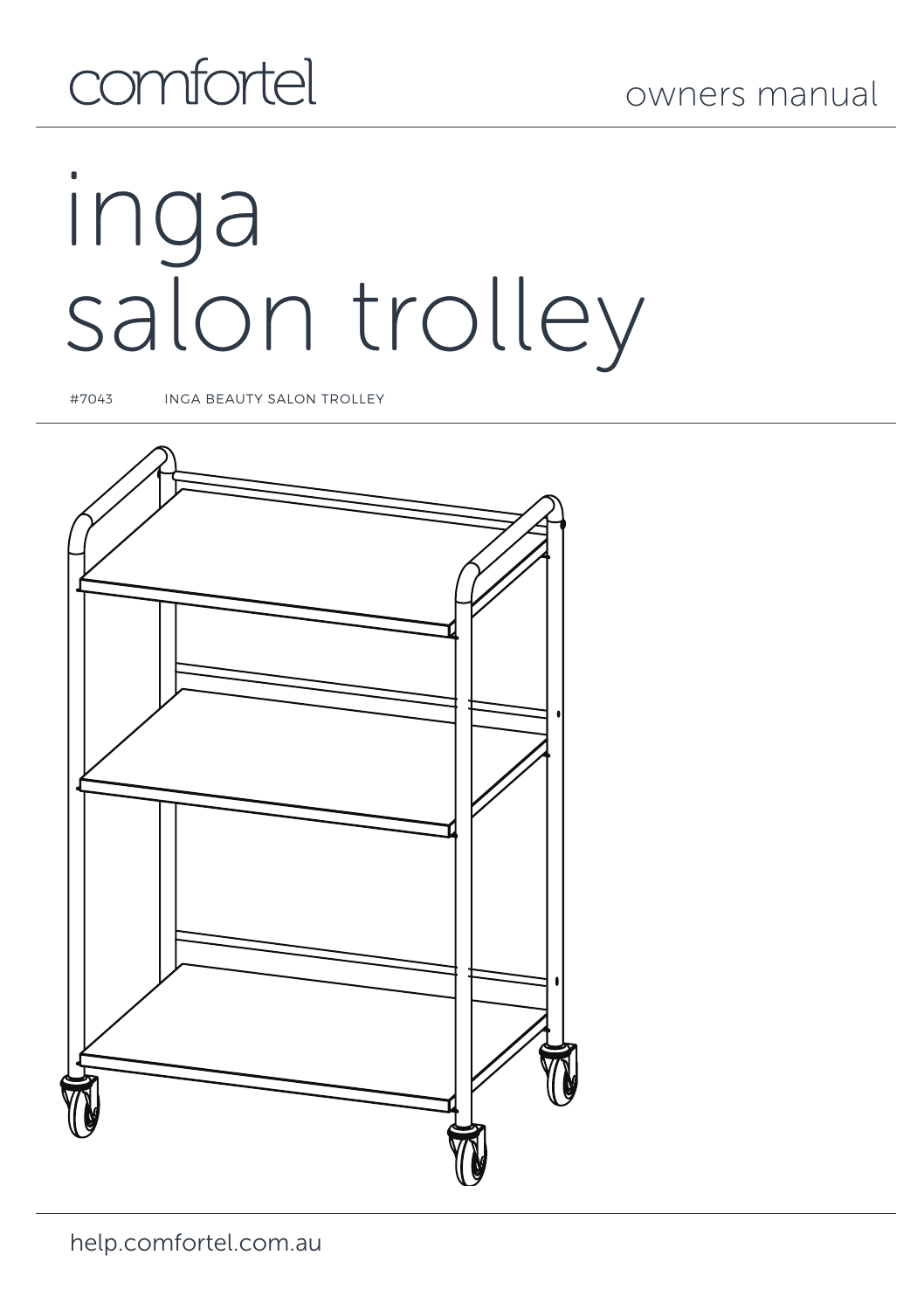#### GENERAL SAFETY

- 1. Read carefully and keep these instructions in a safe place.
- 2. Use this product only for its intended function and do not use attachments not recommended by the manufacturer.
- 3. Do not use outdoors.

#### GET STARTED

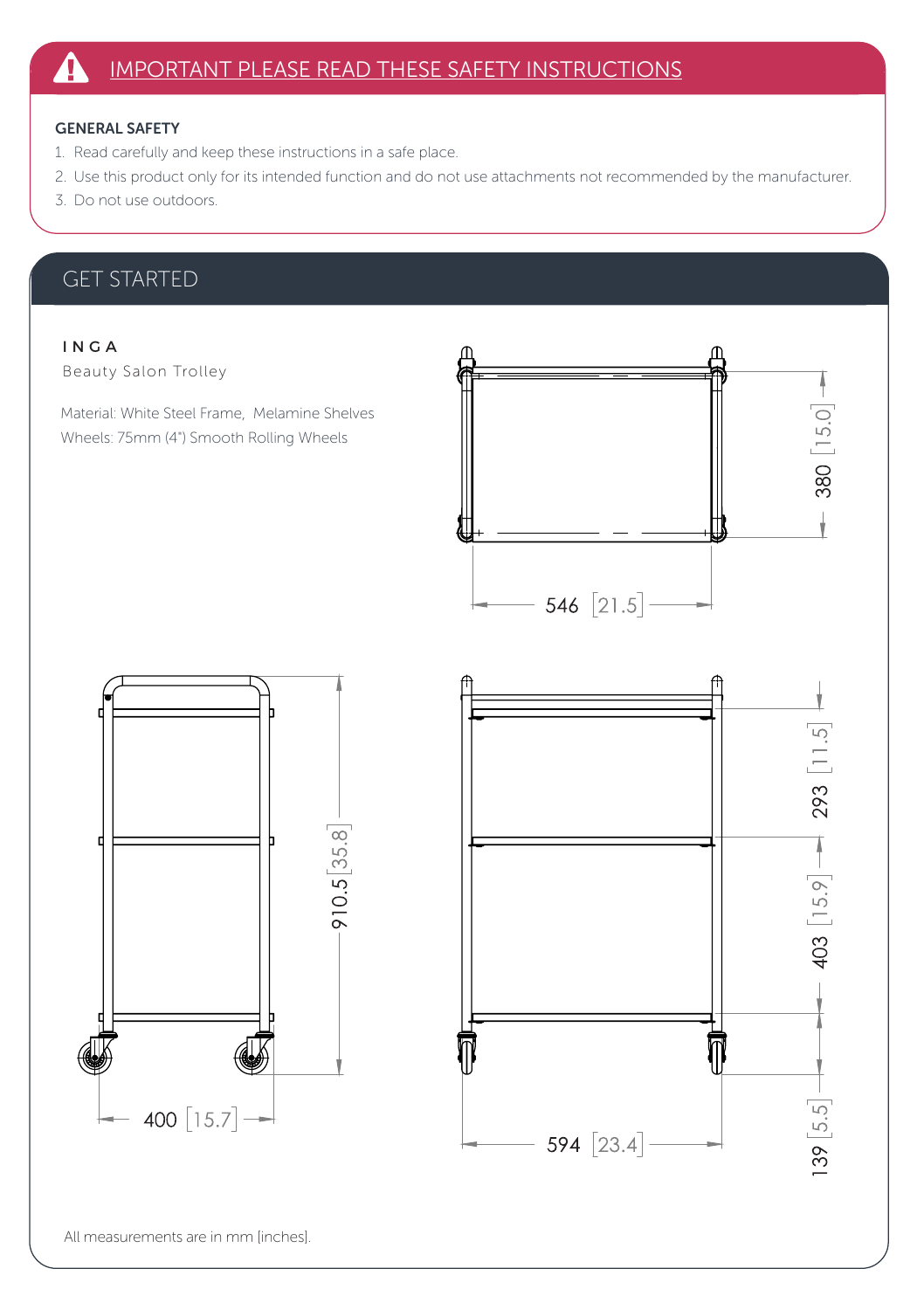### INSTALLATION & ASSEMBLY